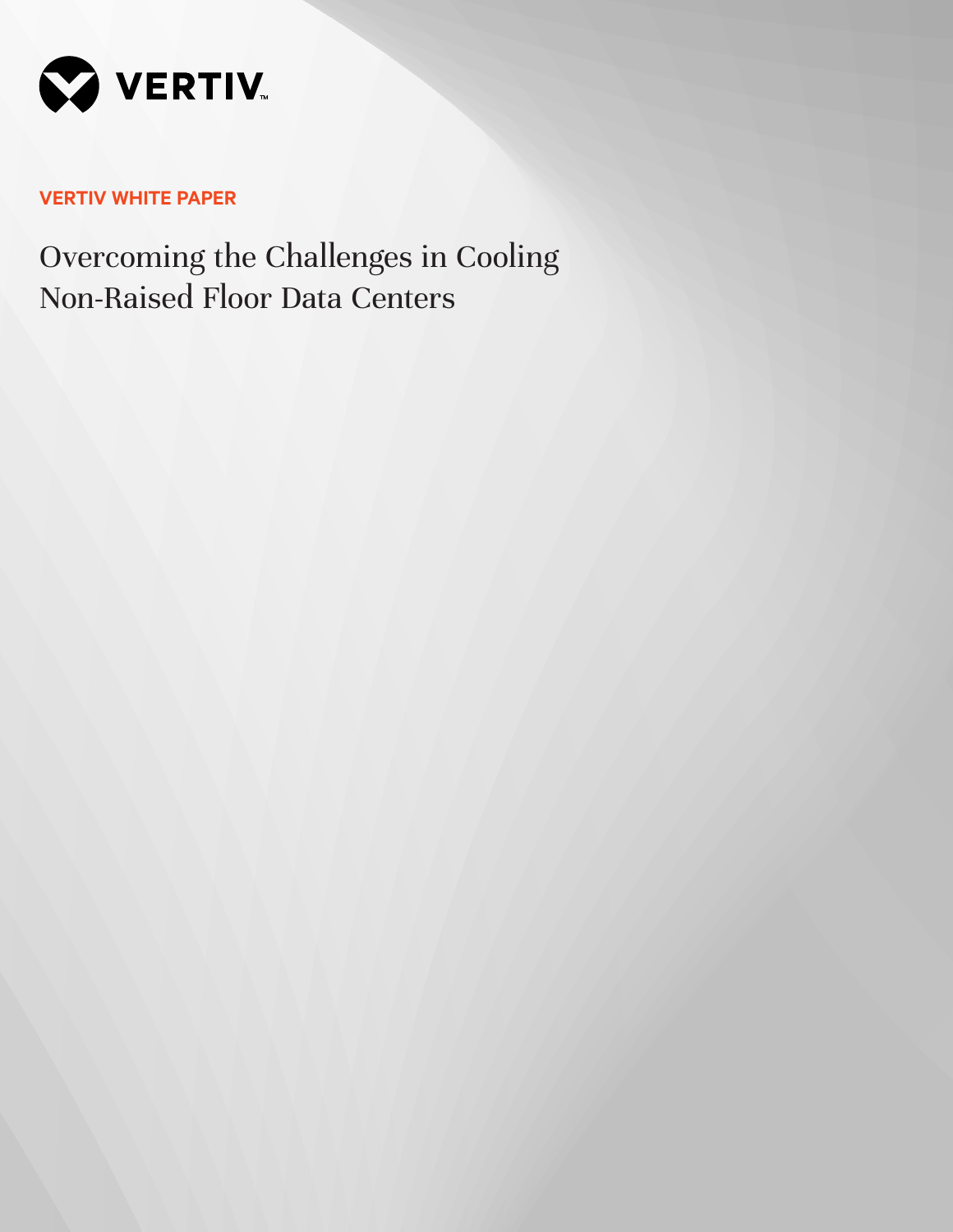# **Executive Summary**

## **The trend away from raised floors in large data center builds**

In an effort to build data centers more quickly to keep up with growing demand while controlling costs, the industry is increasingly moving away from what once was a staple in large data centers: raised floors.

While the elimination of raised floors does simplify data center construction, it brings with it challenges in terms of cooling. Raised floors serve a practical purpose in cooling by creating a uniform space that allows for a constant level of air pressure. Without that welldefined space, it becomes more difficult to measure pressure differential, which is important to determining where and when you need additional cooling capacity.

But the benefits of eliminating raised floors are too great to ignore, prompting the need for a fresh approach to cooling design in a non-raised floor data center environment. This paper describes such an approach, based on a methodology for primarily measuring temperature, not static pressure, to achieve accurate, efficient data center cooling.

### **Making the case for non-raised floors**

For years, the demand for data center capacity has been nearly insatiable, and there's no end in sight.

Continued adoption of cloud services by enterprises, the rising adoption of Internet of Things (IoT) devices and analytics, as well as investments in 5G cellular technology are all serving to increase demand for data centers and data storage, according to Infiniti Research Limited. Infiniti predicts the data center market will experience a compound annual growth rate (CAGR) of more than 17% from 2019 through 2023.<sup>1</sup> Researchers at Technavio arrived at the same CAGR figure, noting the market will grow by more than \$284 billion during the forecast period.<sup>2</sup>

That kind of growth means colocation companies and other data center providers need to rapidly build out new data center capacity to meet demand and expand their businesses. As such, they are interested in any techniques that can help them build data centers more quickly and, of course, cost-effectively.

Doing away with raised floors meets both objectives.

- **Cost:** Raised floors involve more extensive engineering as well as higher costs for materials and installation versus non-raised floors. What's more, it's difficult to clean underneath a raised floor without disturbing dust and particles that can damage IT equipment. That may result in the need to pay for periodic professional cleaning. It's also likely that the raised floor will be installed to cover the maximum data center space available, even if it's not going to be used in the near term. That raises not only initial capital costs but also ongoing costs for cooling the unused space.
- **Deployment speed:** The more extensive engineering required for raised floors also increases the time it takes to install them versus a hard floor. Extensive bracing is required to balance out the expected weight loads, which can be difficult to predict. For colocation providers, adding time to data center builds means the loss of potential revenue and a longer time to realize a return.

Another cost consideration is the increased cooling efficiency that non-raised floors can offer, leading to lower operating costs over the long term, but these benefits can only be realized by taking a fresh approach to data center cooling.

# **Traditional raised floor cooling**

Let's first consider how the traditional approach to cooling works when using a raised floor and a perimeter cooling system.

The first challenge to overcome in a raised floor environment is ensuring positive pressure is maintained under the floor. The space underneath the raised floor is largely uniform. Think of it like a large balloon that you can inflate as needed to maintain whatever air pressure is required to cool the data center.

**<sup>1</sup>**"Global Data Center Market 2019-2023," July 2019, [Infiniti Research Limited](https://www.reportlinker.com/p04340873/Global-Data-Center-Microserver-Market.html?utm_source=GNW) **2** "Global Data Center Market 2019-2023," August 2019, [Technavio](https://www.businesswire.com/news/home/20190823005139/en/ )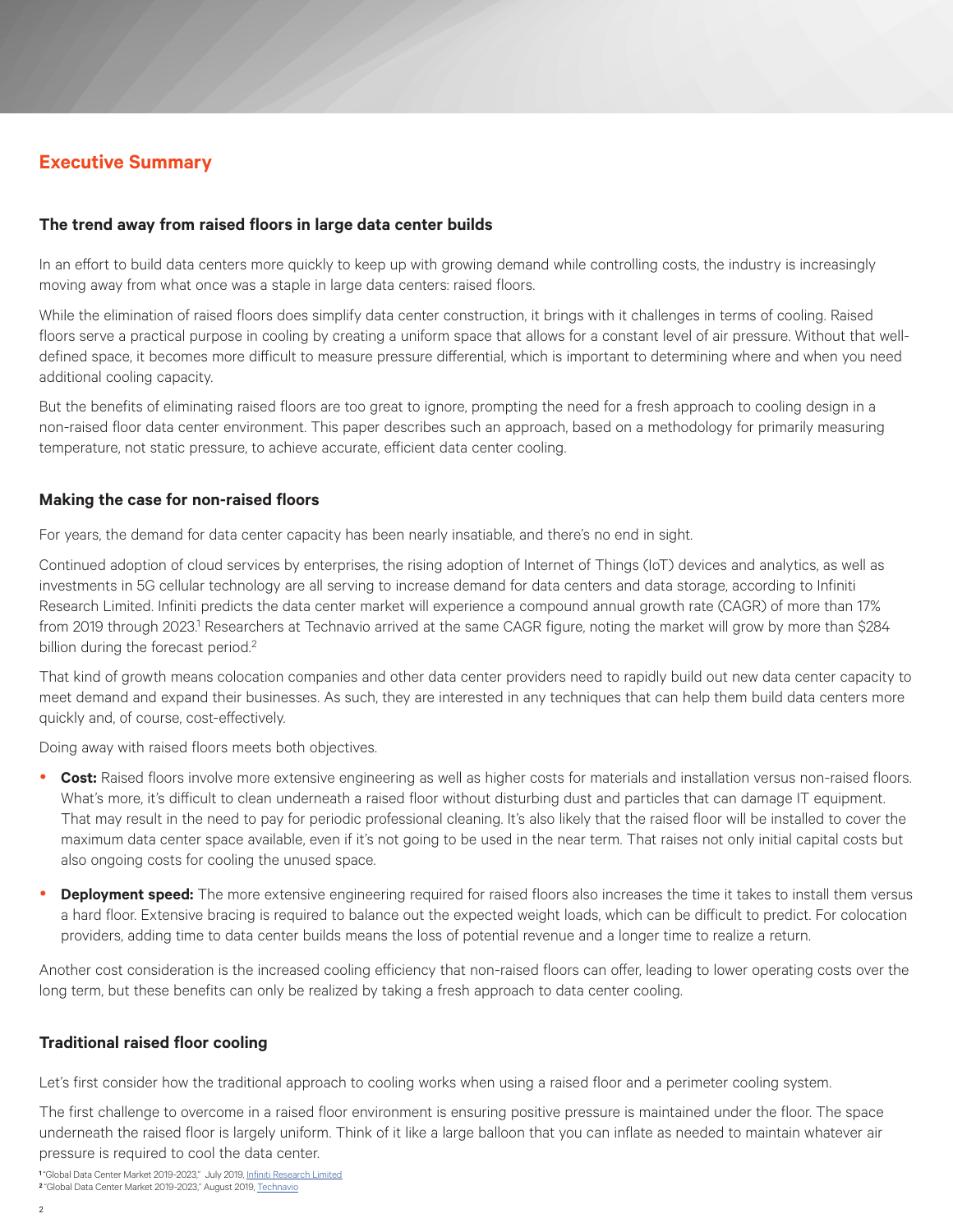

The next challenge is ensuring each rack is receiving the proper amount of airflow and cooling. This is achieved via specification of the floor tile perforation. As more air is needed at the rack level, larger openings or additional perforated floor tiles are required. The pressure differential across the floor tile becomes a measurable item that is used to influence cooling unit fanspeed. Because the space is largely uniform, it's also relatively easy to accurately measure the air static pressure.

In this scenario, there's generally a uniform relationship between cooling capacity and air flow. As servers heat up, their fan speeds increase, which changes the balance of air pressure in the data center space and more air is expelled from under the floor through the floor tiles. If the air entering the data center space becomes too warm, the cooling system will simply open a water valve and/or increase the air conditioning compressor load to increase cooling capacity.

In either case, the air conditioning fan speed must increase to maintain positive pressure under the floor in order to distribute the additional cool air throughout the data center via perforated floor tiles and meet the target service level agreement (SLA). This method of control is a standard approach for raised floor applications.

For a deeper dive on how variable speed drives can improve efficiency with respect to fan speeds, download the following application note: Adoption of Variable [Cooling Based System in Data Center to Optimize](https://www.vertiv.com/contentassets/b843e797abff4f93b4d217cb29a84cfc)  [Cooling Infrastructure](https://www.vertiv.com/contentassets/b843e797abff4f93b4d217cb29a84cfc)

By measuring the pressure differential, it's relatively simple to ensure the air flow leaving the cooling system matches the demand for air flow at the rack/server level.

# **Non-raised floor cooling challenges with pressure control**

Eliminating the raised floor changes the pressure equation dramatically. Measuring the pressure within the contained, uniform space beneath the floor is straightforward and works for fully or partially populated spaces because overall airflow control is managed via the floor tiles. Moving to a non-raised floor space, that uniform, balloon-like space that made it relatively simple to maintain a constant air pressure is now gone. Controlling airflow to the rack via perforated floor tiles is no longer possible since floor tiles are not used in this environment.

In effect, that space is replaced by the entire data center, which is filled with servers, racks, containment systems, columns, and other structural elements that may disrupt air flow. You now have a completely different airflow pattern to consider, especially as rack densities increase and hot aisle containment is required. Using the standard approach discussed in the previous section is no longer a valid option. Without a raised floor to use as a tool to maintain positive static pressure in combination with perforated floor tiles for airflow distribution, a new approach must be chosen.

In such an environment, it becomes challenging to implement accurate static pressure control measurements, largely because the space you're trying to measure is significantly larger. Instead of moving air through the underfloor "duct" to an open tile in front of a rack, you now must blow air down a cold aisle in front of all the racks.

The challenge here is you tend to witness high air velocities at the entrance of a cold aisle that reduce as the air moves towards the opposite end of the aisle. This presents large pressure variations across the aisle, making it difficult to establish a good baseline pressure measurement that can be used for control. In this case, the pressure sensors for control would be measuring the pressure differential across the hot aisle containment. Deployment of multiple static pressure sensors across this space to create an aggregated reading is possible, but this is no longer a reliable means of fanspeed control without the raised floor.



What's more, such a measuring system will be more costly than with a raised floor because it requires additional sensors located throughout the space and manual tuning to achieve an even close-to-accurate measurement.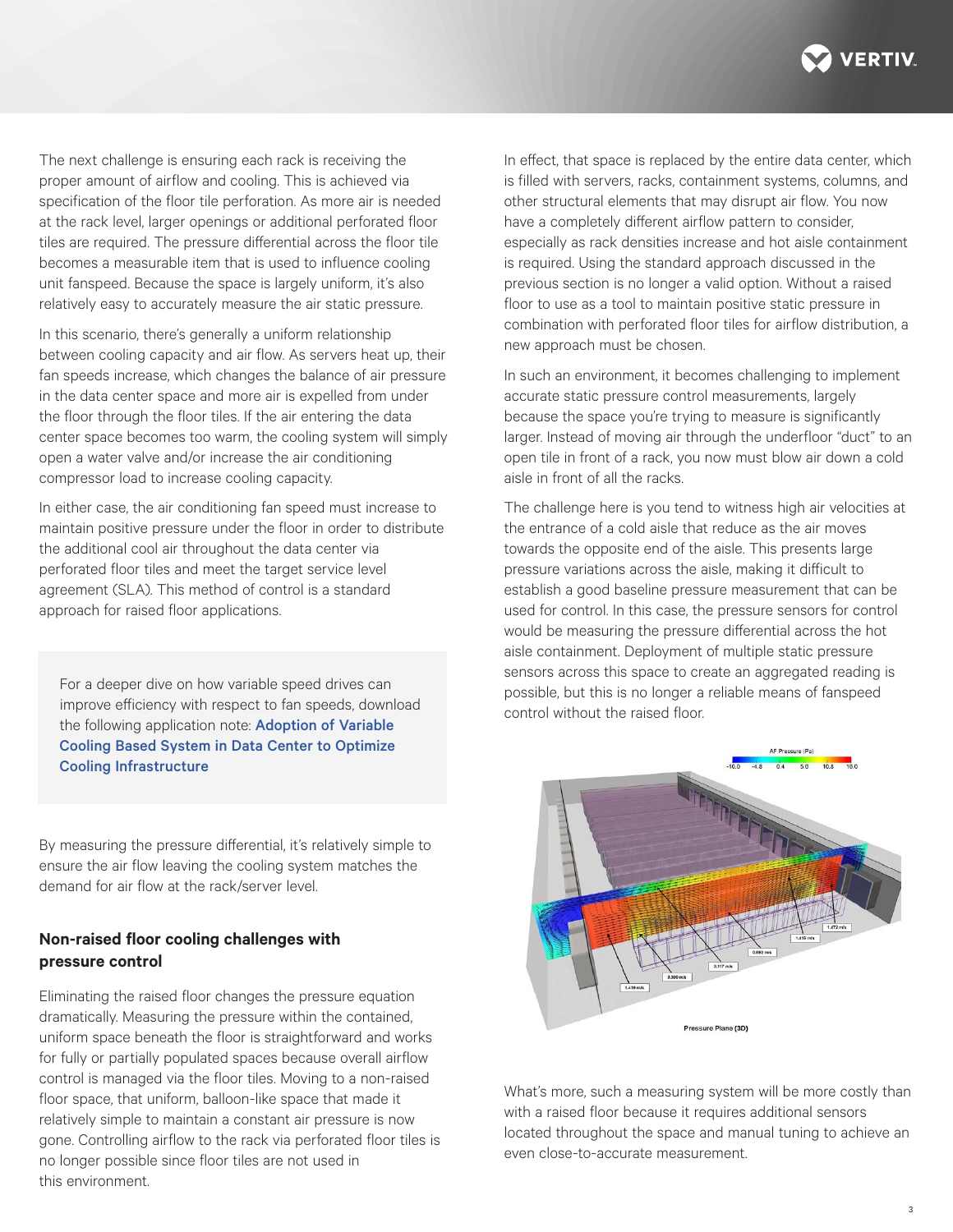#### **The Temperature Approach**

An alternate method to ensuring the right airflow is delivered to each rack is to measure the temperature up and down the cold aisle. Generally, you set a temperature control point at around 2 degrees F above the supply air temperature leaving the cooling unit. This will tell you if enough airflow is reaching each rack without warm air recirculating back to the front of the rack.

This approach takes into consideration numerous failure conditions like blocked cold aisles and provides monitoring to make sure you have the right temperatures to meet temperature SLAs. In the end, you are controlling the airflow to a temperature that can be linked to an SLA versus pressure, which can only determine whether you have a positive pressure between the cold and hot aisles.

# **The Delta T Approach**

A further enhancement to the temperature control method with remote rack sensors is coupling it with a Delta T control across the cooling unit. Delta T is the difference in temperature between the return air temperature coming back to the cooling unit and the supply air temperature leaving the cooling unit headed to the rack. With this strategy, the cooling unit airflow is controlled to operate at the system Delta T. Thus, if the return air temperature is too high, the control will increase fanspeed, and if the return air temperature is too low, the control will decrease fanspeed.



For example, let's say the temperature of the cool air as it leaves the air handler and enters the data center is 75 degrees F (24 degrees C). When it returns from the data center, after doing its job of cooling servers, switches and other IT gear, the air temperature is now 95 degrees F (35 degrees C). That's a Delta T of 20 degrees F (11 degrees C)—a fairly common design target for data centers.

An alternative to focusing on the air pressure, then, is to focus on the Delta T, with the goal being to keep it within the original design goal of the data center.

By focusing on the air temperature up and down the cold aisle, you are more easily able to ensure adequate airflow is being provided to each server rack. By using temperature as a means of airflow control, the Delta T can be adjusted based on remote rack sensor temperature needs but also alerts the end-user when the unit has deviated from the "design intent" point. If we couple the Delta T process with measuring the air temperature at the rack level, not only can we achieve working to the design intent or design system efficiency, but we can also make sure all SLA temperature requirements are being met.

For colocation providers (and others), this strategy presents several advantages. For one, most customer SLAs are written to specify the data center be maintained at a certain temperature to protect the customers' IT equipment. From that perspective, focusing on meeting the data center supply air temperature requirement makes perfect sense, and ensures you're meeting your SLAs.

Secondly, in a non-raised floor environment, you'll almost certainly be using a hot-aisle containment system to prevent the hot exhaust air from mixing with the cool supply air. It's a simple matter to measure the temperature of the air coming out of the containment system to determine the Delta T and then determine whether you have too much or not enough cool air entering the data center.

To illustrate the point, we'll use an extreme example (which wouldn't likely happen with a quality air control system). Let's say your design target is a Delta T of 20 degrees F. As you measure the temperature of the air coming from servers and compare it to the temperature of the supply air, you find the actual Delta T is 23 degrees F. That means you don't have enough cool air to meet your target.

At this point, the fans in the cooling unit will increase speed at the rack level. If that's not enough, the system will increase the overall supply of cool air to the room until the Delta T is back in line.

#### **Benefits of Delta T approach**

Controlling temperature in the aisle based on static air pressure alone is difficult when there's no raised floor present. It requires lots of manual intervention, hunting for various fans to turn on and off, and tuning various sensors and systems to make it work properly. A raised floor with floor tiles provided an easy measuring point, which is above and below the floor tile (two dimensional).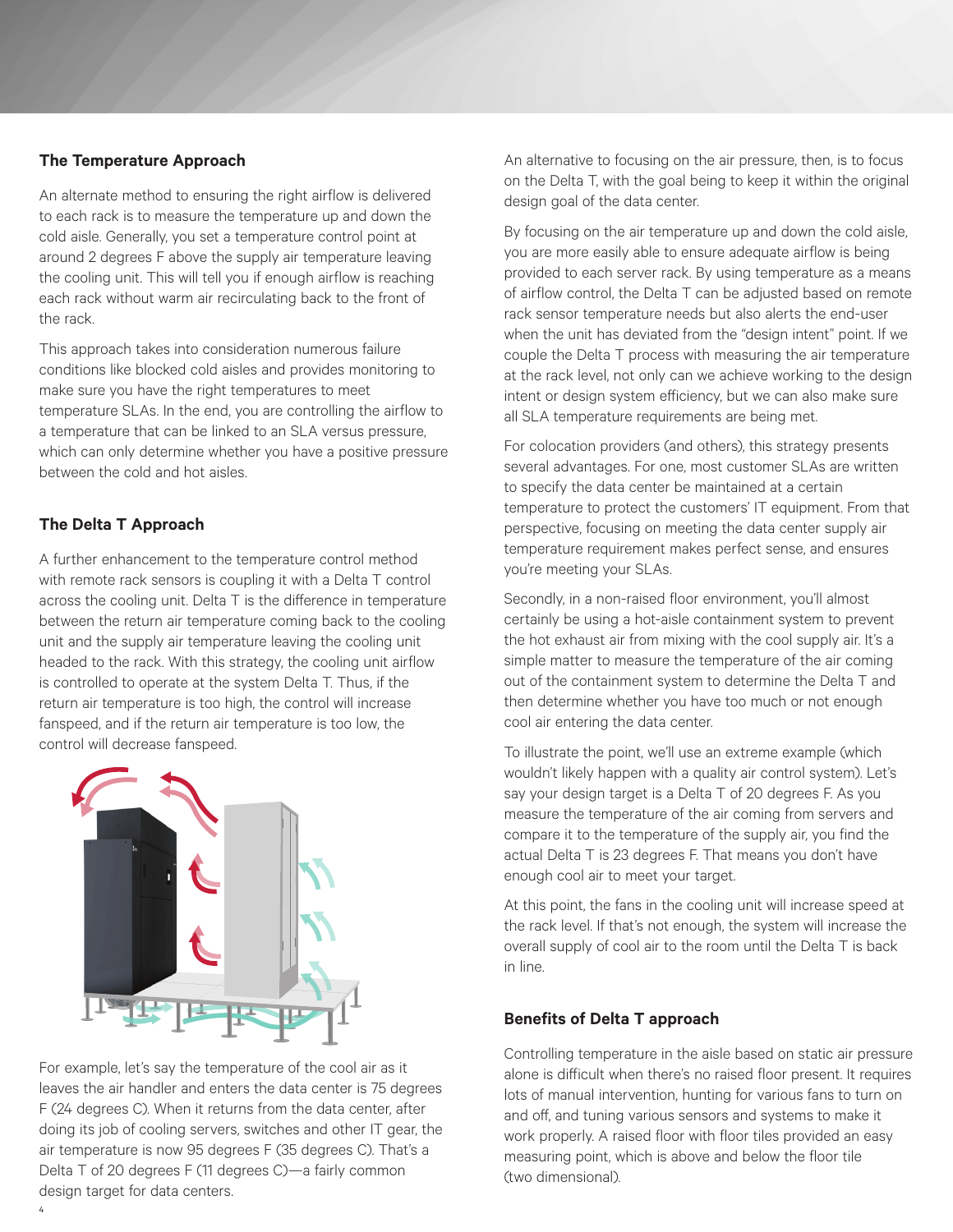

When pushing cold air down an aisle as opposed to forcing it through floor tiles on a raised floor, the question now becomes "where do I mount my static pressure sensors and how many are required?"

The answer is there is no easy answer since the non-raised floor environment is so dynamic. The overall length, width, and height of the aisle (three-dimensional) must be taken into account. This space represents what the underfloor cavity used to be in a raised floor environment. Airflow now comes from the end of an aisle as opposed to precisely in front of the server rack. Pressure losses are experienced as air moves down the aisle farther away from the cooling equipment. There are also large differences in pressure across a rack from the floor to the ceiling.

Using the Delta T approach to cooling a non-raised floor data center presents a number of benefits as compared to focusing on air pressure. Using air pressure in combination with the Delta T approach goes one step farther than Delta T alone and brings additional benefits. Air pressure control can still be used to allow cooling units to provide a certain minimum amount of airflow while still allowing fanspeed to also be determined by temperature.

Focusing on the Delta T approach is simpler and less costly. Temperature sensors, unlike pressure sensors, are relatively inexpensive, simple devices that require virtually no tuning.

The Delta T approach represents a viable option for maintaining the proper temperature in your data center while eliminating the expense and time associated with installing raised floors. You'll be able to build data centers more quickly and realize a faster time-to-value and revenue.

At the same time, the approach provides more reliable control over the environment, enabling you to consistently meet customer SLAs.

#### **Optimized control for non-raised floors**

While the simplicity of the Delta T approach has its benefits, it does leave some gaps for data center operators looking to ensure consistent rack temperatures. The solution is to instrument the data center white space with wired and wireless temperature sensors every five or 10 racks to identify areas where temperatures are running high. Using these temperature sensors in combination with static pressure sensors for maintaining a minimum amount of airflow via an integrated cooling control system, such as the Liebert® iCOM™ system, enables coordinated control among all units in the data center.

Integrated control enables the system to override established setpoints when necessary and provide additional cooling or fanspeed capacity where it's needed. This ensures the correct cooling and airflow capacity is delivered for each individual server, not just for the data center overall. That's especially important now that it's common to have racks with far greater server density, and thus greater cooling requirements, than in years past.

While delivering additional cooling capacity to areas where it's needed may mean the Delta T deviates from the design standard at the cooling unit, it does so in favor of maintaining the design intent at the rack level, which is a better trade-off for most customers.

Part of this optimized approach involves installing a static air pressure sensor to ensure a certain pre-set minimum air pressure level to prevent air recirculation, which can diminish cooling efficiency. Establishing such a baseline ensures the data center is always operating in a positive pressure environment.

#### **Keeping up with colocation demand**

As a colocation provider, you know there's no end in sight to the increase in demand for data center capacity, which is both a great opportunity and a significant challenge. It's imperative that you be able to build new capacity quickly and cost-effectively.

Building data centers without raised floors helps on both the cost and speed fronts, but it does require a fresh look at data center cooling strategies. Focusing on Delta T is one such approach that delivers an efficient and less costly cooling solution when compared to using static air pressure monitoring, especially when it's optimized to ensure proper cooling at the rack and even server level.

To learn more about optimized cooling control strategies and the Liebert® iCOM™ system visit: [https://www.vertiv.com/en-us/](https://www.vertiv.com/en-us/products-catalog/thermal-management/thermal-control-and-monitoring/#/) [products-catalog/thermal-management/](https://www.vertiv.com/en-us/products-catalog/thermal-management/thermal-control-and-monitoring/#/) [thermal-control-and-monitoring/#/](https://www.vertiv.com/en-us/products-catalog/thermal-management/thermal-control-and-monitoring/#/).